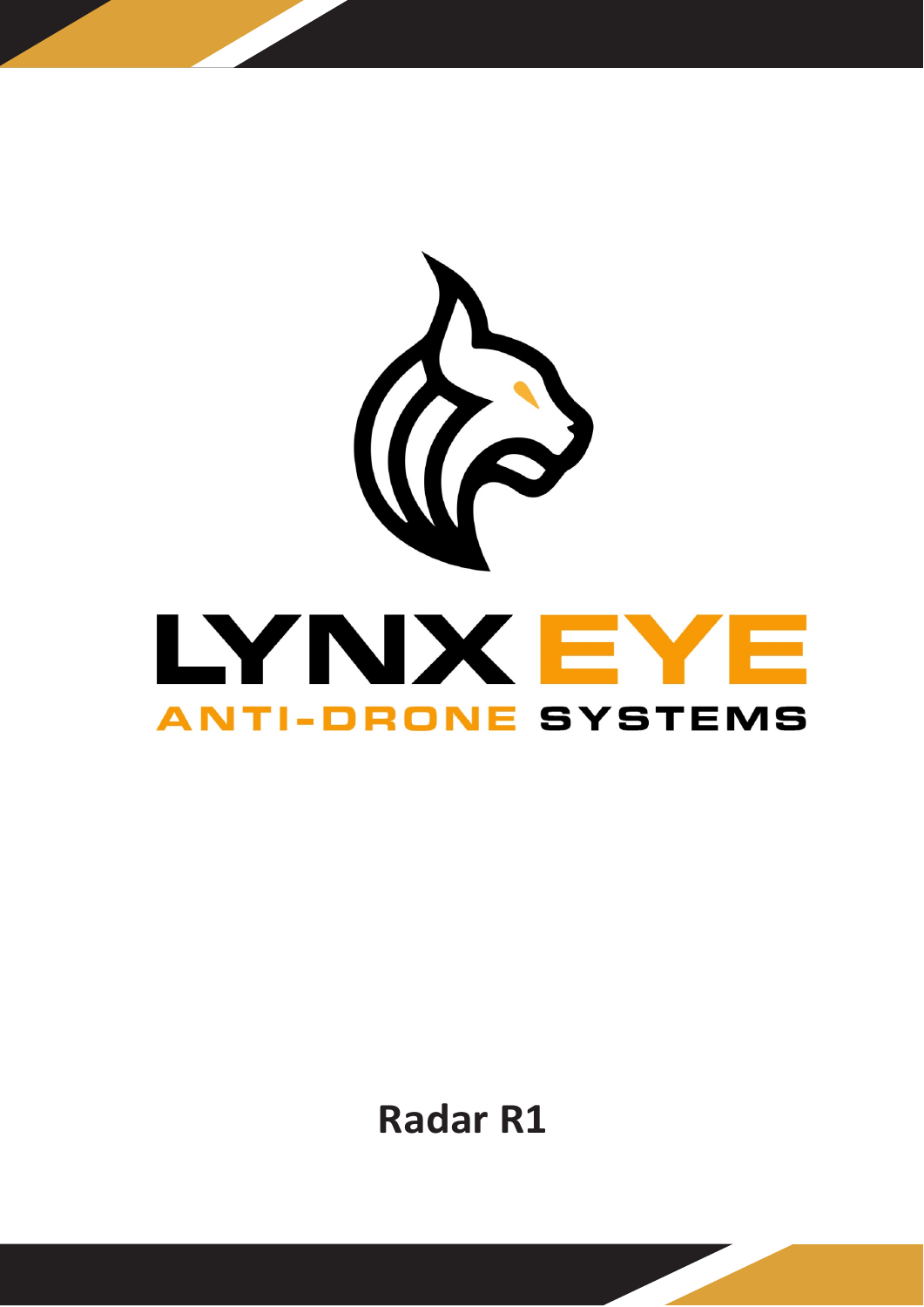**Lynx Eye R1:** Completely innovative system with our development and technology, **100% autonomous and totally portable**, immediate action, manageable by a single individual and capable of obtaining the location of the unmanned aircraft.

**Lynx Eye R1** is a **defense** system which countermeasures against the widest range of drone models currently available, whether they are radio controlled by an operator or by autonomous guidance via GPS. It allows to warn intrusion of threatening drones in protected areas up to 8km away.





The passive detection equipment of UAV R1 is highly sensitive and reliable, the standard mode has four frequencies and can be extended to nine frequencies, compatible with the models of G1V, Armor box and Mobile Box. The detecting range is up to 8km.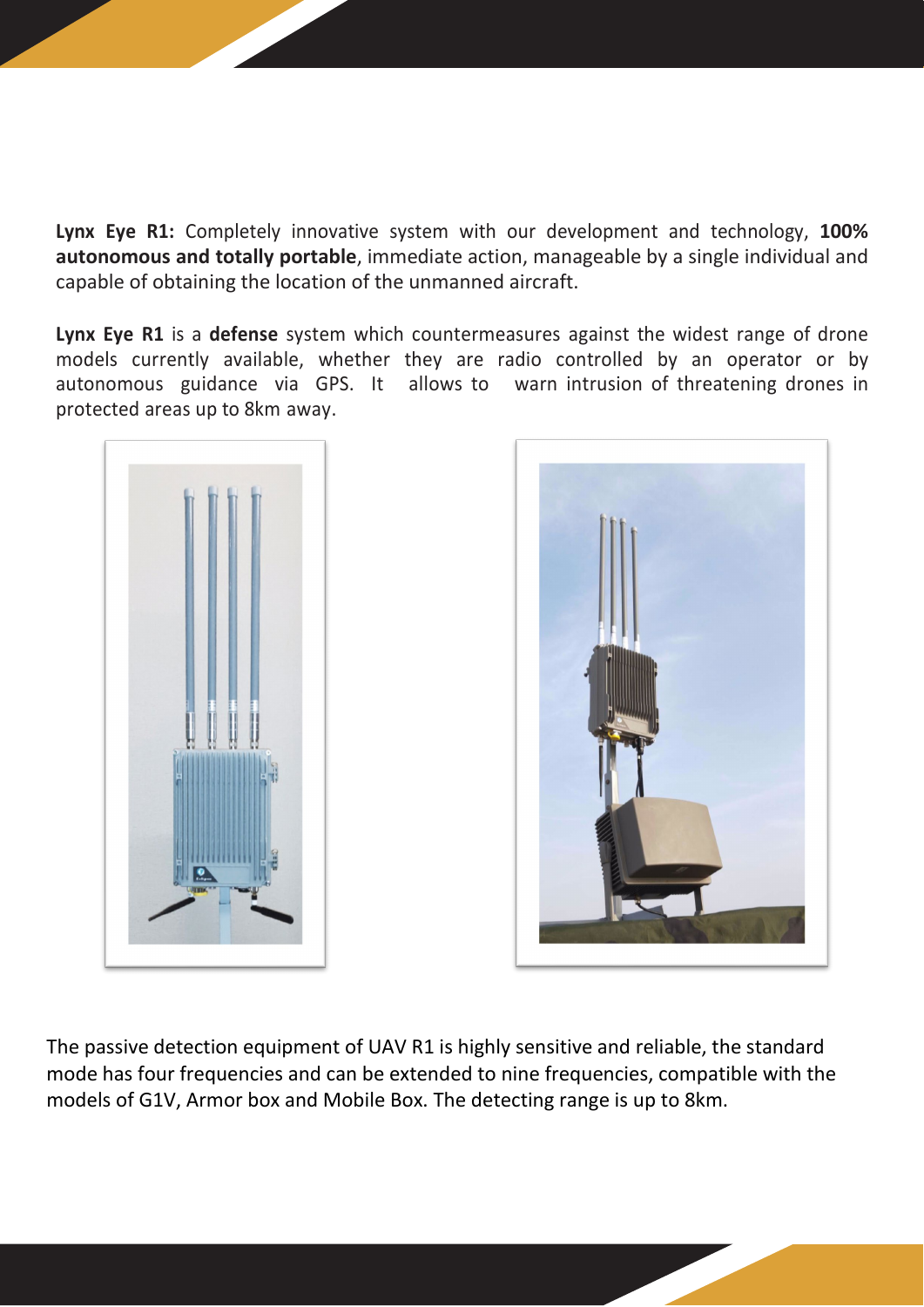## **1. Application field**

Advanced ultra-fast response device for detecting the sudden UAV attacks at real time, regardless of whether the user is moving or a static location.

## **2. Features**

The equipment has a great effectiveness and range of action in real situation of threat or combat, the working distance of operation is up to 8km. (in optimal or ographic conditions this range of detection could even be exceeded).

Electromagnetic Radiation Safety

The important issue that we have considered to ensure 100% high security for your daily use. This clearly differentiates us from other existing equipment in the market that works in a damaging way with dozens of watts.

EachofourequipmentistestedandverifiedbyourDepartmentsofEngineeringandSystems toensurehigh qualityandreliabilityofoperationinthemosthostileenvironments.

Portability and lightness are outstanding qualities that allow this device to be transported easily and quicklytothelocationnecessaryfortheimmediateeliminationofthethreat.